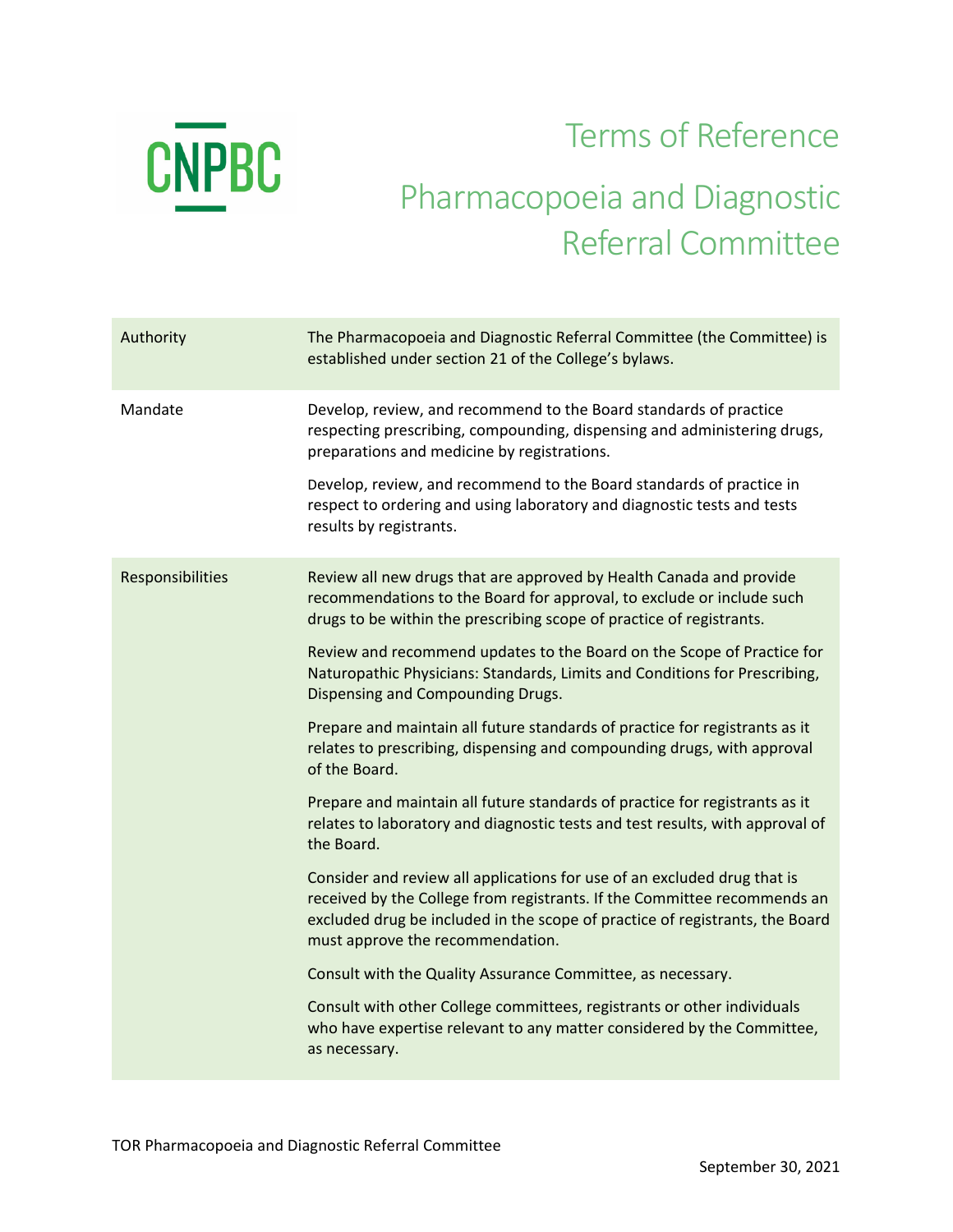| Composition         | The Committee consists of eleven persons appointed by the Board,<br>including:                                                                                                                                                                                                                                                                                                                                                                                                                                                                                                                                            |
|---------------------|---------------------------------------------------------------------------------------------------------------------------------------------------------------------------------------------------------------------------------------------------------------------------------------------------------------------------------------------------------------------------------------------------------------------------------------------------------------------------------------------------------------------------------------------------------------------------------------------------------------------------|
|                     | 1. six full or non-practising registrants, at least one of whom is an<br>educator from a recognized naturopathic medicine education<br>program as outlined in Schedule "A" of the bylaws;<br>2. one appointed Board member;<br>3. two medical practitioners;<br>4. one pharmacist confirmed by the College of Pharmacists of BC as<br>suitable for membership on the Committee; and<br>5. one person nominated by the Ministry of Health Services.<br>The Board chair and the registrar may be ex officio members of the<br>Committee.<br>The Committee Chair (and Vice Chair if required) are appointed by the<br>Board. |
| Competencies        | One or more Committee members will have the following specific<br>competencies or experience:                                                                                                                                                                                                                                                                                                                                                                                                                                                                                                                             |
|                     | Adjudication and Hearing: Knowledge and experience of participating<br>in and/or chairing hearings within a legislative framework, and an<br>understanding of administrative law principles and procedural fairness.<br>Committee/Panel Leadership: Experience in facilitating committee or<br>panel meetings, developing a positive culture, conflict resolution, and                                                                                                                                                                                                                                                    |
|                     | fostering effective decision making.                                                                                                                                                                                                                                                                                                                                                                                                                                                                                                                                                                                      |
|                     | Governance Expertise: Understand how governance works, how<br>committees should function, and be able to think critically about<br>committee structures and practices.                                                                                                                                                                                                                                                                                                                                                                                                                                                    |
| Term of Appointment | Appointments for all Committee members, including the Committee chair,<br>are for three years. Terms will be staggered to avoid complete change over<br>of committee members in any given year. Appointees are eligible for<br>reappointment by the Board, to a maximum of three consecutive terms.                                                                                                                                                                                                                                                                                                                       |
|                     | A registrant appointed to the Committee ceases to be a member if they are<br>no longer a registrant in good standing or if they become a College<br>employee.                                                                                                                                                                                                                                                                                                                                                                                                                                                             |
|                     | Any Committee member may resign from the Committee, upon written<br>notification to the registrar. Committee members who are absent for more<br>than three committee meetings per year may, upon review of the Board, be<br>immediately removed. The chair has the discretion to approve, in advance,<br>an extended absence of any Committee member.                                                                                                                                                                                                                                                                     |